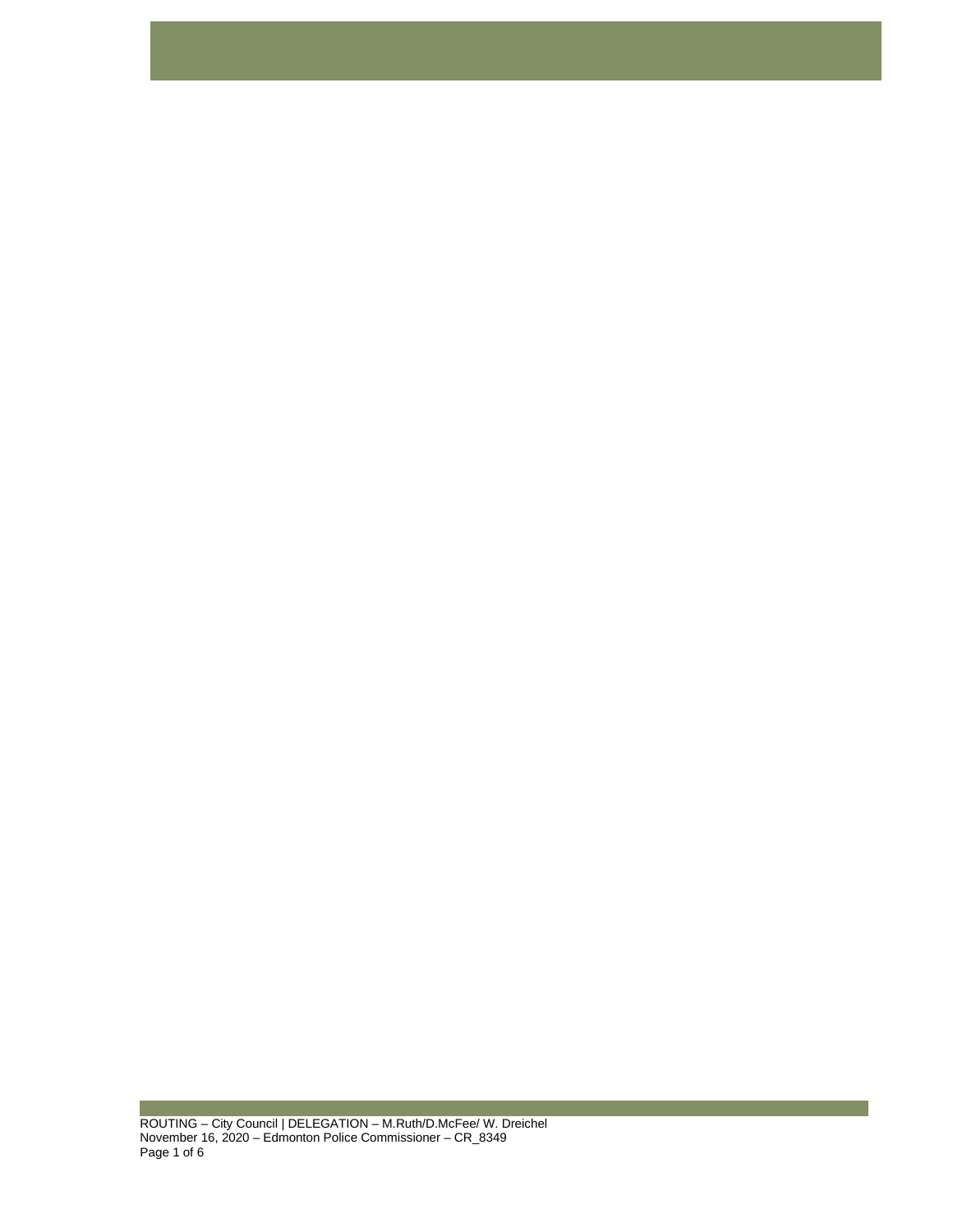# **Street Check Reports**

**Report back on implementation of consultant's recommendations**

#### **Recommendation**

That the November 16, 2020 Edmonton Police Commission report CR\_8349 be received for information.

## **Previous Council/Committee Action**

**At the July 6/8, 2020, City Council meeting, the following motion was passed:**

## **1(c) That Administration:**

"Ask the EPS to review the 2018 consultant's report entitled City of Edmonton Street Checks Policy and Practice Review and report on work or plans to implement the consultant's recommendations to enhance accountability in regards to the ways Police interact with racialized or vulnerable people, and report back to Council/Committee."

## **Executive Summary**

The Edmonton Police Service (EPS) supports the creation of a standardized and defensible guideline for street checks that assists police in police duties and encourages a positive relationship with the community. The EPS also acknowledges a need and purpose for provincial guidelines respecting street checks and Street Check Reports. The EPS has done considerable work over the past several years related to policy, practices, and training with respect to street checks, which started in 2016, prior to the 2018 Griffiths Report on Street Checks.

In 2016, ten recommendations were made internally by the EPS because it was acknowledged that improvements needed to be made. In 2018, Dr. Griffiths' released recommendations regarding street check reports. The report confirmed that if properly conducted, street checks can be a valuable component of effective policing and of ensuring community safety and security.

The EPS has conducted Street Check Reviews bi-annually since 2016 and will continue to conduct annual reviews to ensure oversight and maintain public confidence. Currently, the EPS is working with the Province in the development of Provincial Guidelines for street checks.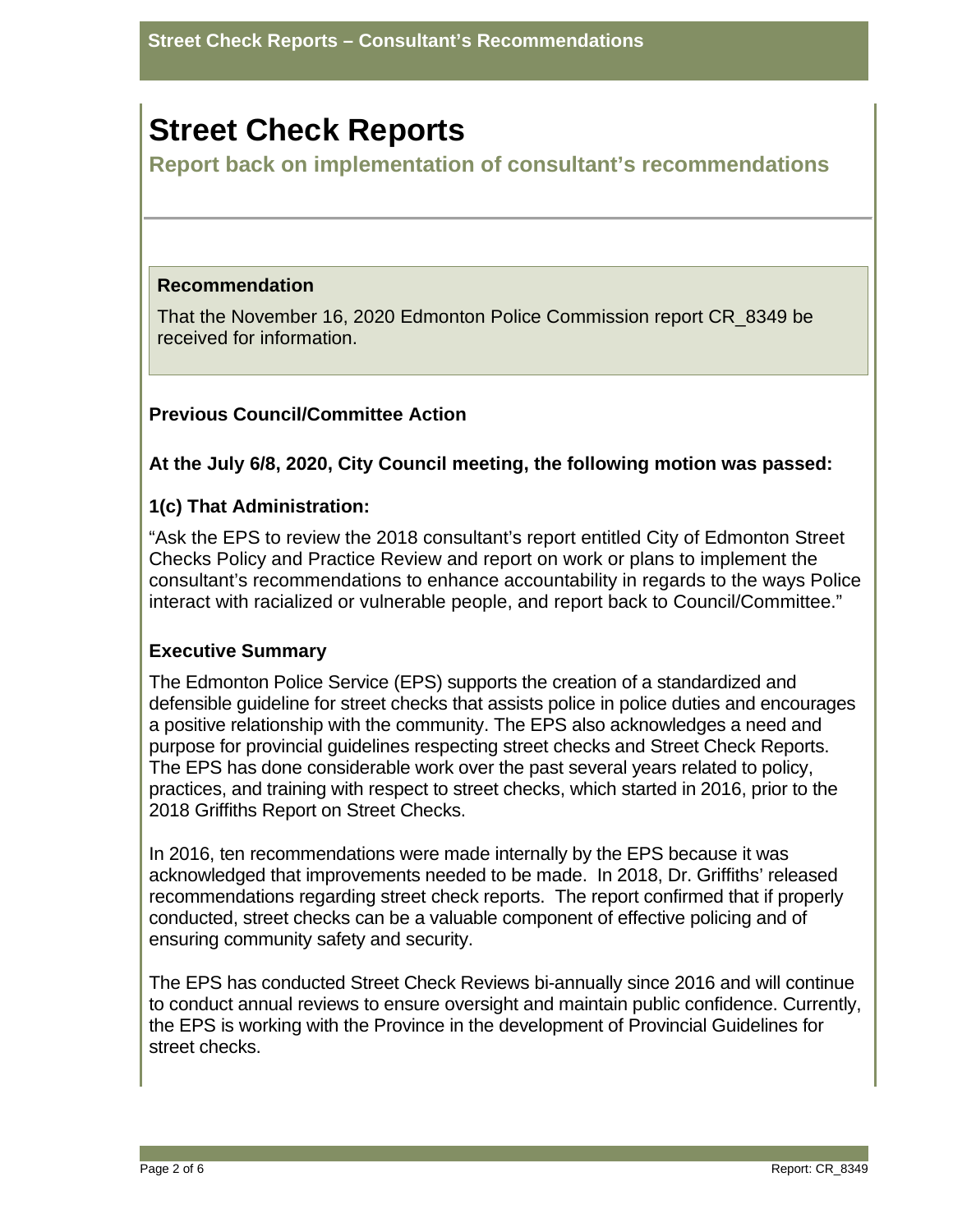#### **Report**

#### **Background**

A street check is a proactive conversation with a person or a group of people. The purpose of a street check is to gather information that may assist police officers in preventing or investigating criminal activity. They are initiated when a police officer sees a person in unusual or unexpected circumstances, or when an officer wants to check on a person's health and well-being. This engagement consists of police trying to better understand what the individual is doing in that location at that time. The information gathered from a street check can be a critical tool for police in preventing or solving crime. There is no detention authority in a street check, and there is no onus on the individual to provide information to the police.

Any relevant information collected from a street check is recorded onto a 'Street Check Report' and stored in the confidential EPS Records Management System. Should a crime take place in the same area, Street Check Reports taken from that same area can be reviewed to determine who was in the area at the time.

#### 2016 EPS Review and Community Engagement

The EPS conducted its own review of Street Check Reports in 2016. The audit discovered some areas that required improvement so, in response, the EPS conducted a comprehensive review on its street check policies, practices, and processes. As a result of this 2016 review, the EPS implemented new policies, procedures, and conducted community engagement and information sessions.

As part of that review, community engagement and information sessions took place with several groups, including the African Youth Dialogue, John Humphrey Centre's Youth Action Project, Treaty 6 Chiefs and Board members, Boyle Street Community Services, Bissell Centre, iHuman, Bent Arrow Traditional Healing Society. These groups and numerous others provided EPS with a wide range of perspectives. In addition, the Chief's Advisory Council, a group of citizens that represent religious, cultural and ethnic communities of Edmonton were consulted and provided valuable insight into the development of ten recommendations for the EPS to improve its practices of street checks.

Currently, collaboration is occurring with the Province to determine an appropriate retention schedule and strategy. Extensive training has been developed for recruits and patrol members, and the EPS implemented a bi-annual auditing process to identify opportunities for improvement and are continuing with an annual process of regular reporting to the Edmonton Police Commission.

While this 2016 review was underway and changes were being made, the Government of Alberta announced that it would be reviewing street checks and making its own set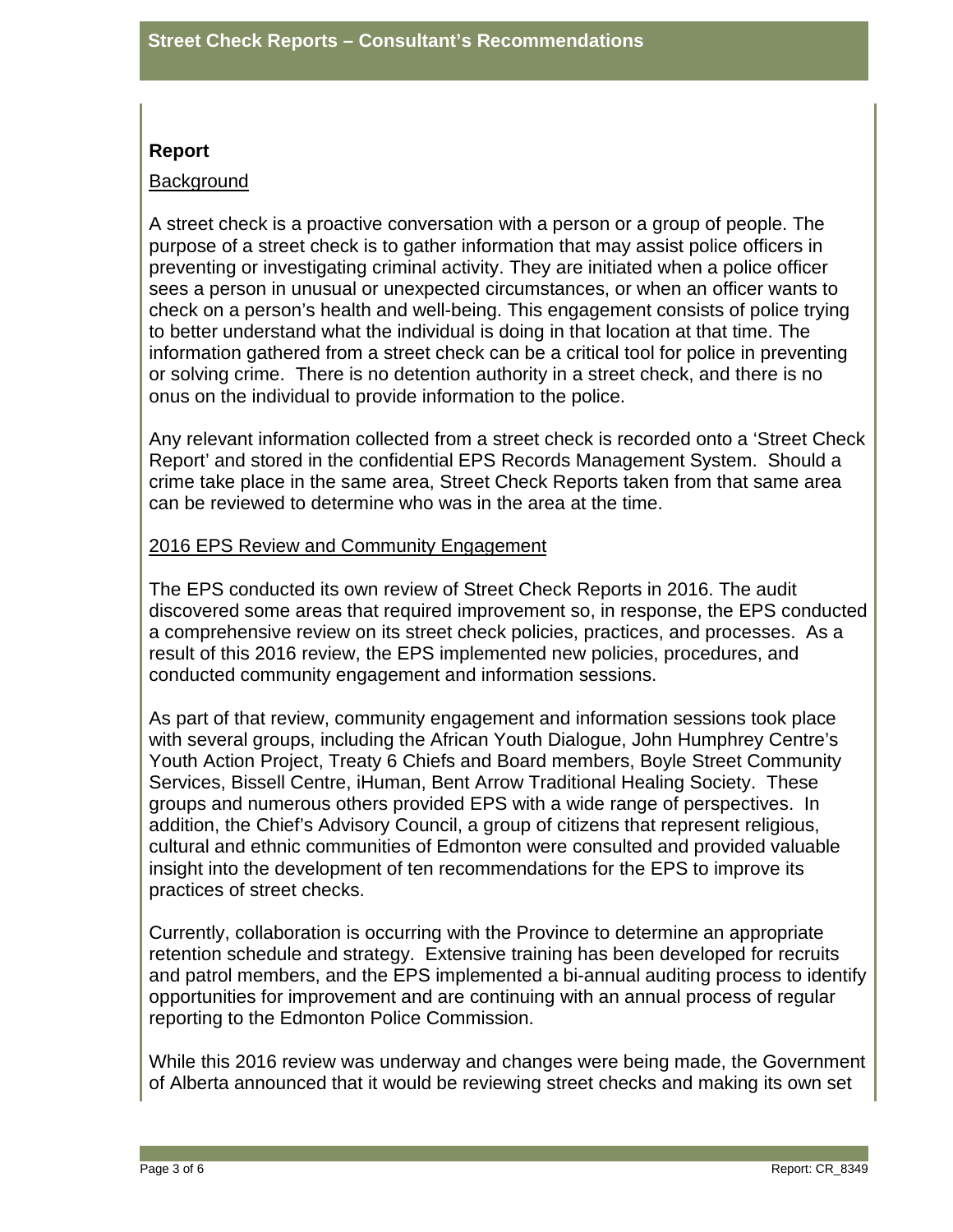of guidelines. Several months later, the Edmonton Police Commission announced that they too would be conducting a review. The report was concluded in 2018 and is commonly referred to as the Griffiths Report.

## 2018 – Edmonton Police Commission – Griffiths Report Recommendations

In 2018, the EPC engaged an external consultant to conduct a further review and audit designed to examine the use of Street Checks by the EPS amidst concerns of biased policing. It is important to note that the above listed recommendations from 2016 were in the process of being implemented at the time of the Griffiths Report.

The Griffiths Report resulted in 17 recommendations focused on specific Street Check processes as well as broader suggestions such as increasing the diversity of EPS. Attached as "Attachment 1" is a detailed listing of the recommendations and the associated updates.

# 2020

The EPS is currently working with the Province towards provincial guidelines for street checks in Alberta that reflect the findings of the Edmonton Police Commission Street Check Review (2018), Ontario's review of their Collection of Identifying Information in Certain Circumstances Regulation (2017) and various current law enforcement street check policies. A letter from Chief McFee to Honourable Madu, the Minister of Justice and Solicitor General of Alberta, is attached as "Attachment 2".

## **Conclusion**

EPS has done considerable work over the past several years to develop a framework of policy, training and procedures around Street Checks that ensure that existing best practices are continued. This framework ensures a level of transparency around the organization's operations, to maintain the trust of the public. The EPS will continue to collaborate with the Province to ensure that adherence with the guidelines, once in place, will be met.

## **Public Engagement**

In 2015, community engagement and information sessions were held with several social sector groups as well as the Chief's Advisory Council at the time that represent religious, cultural and ethnic communities of Edmonton.

The EPS is currently conducting a *Commitment to Action* to engage with 50 of the city's Black, Indigenous, racialized, and underserved communities in reimagining policing, community safety and well-being. The new strategy acknowledges current community concerns and calls for change, addresses racial injustice, and advocates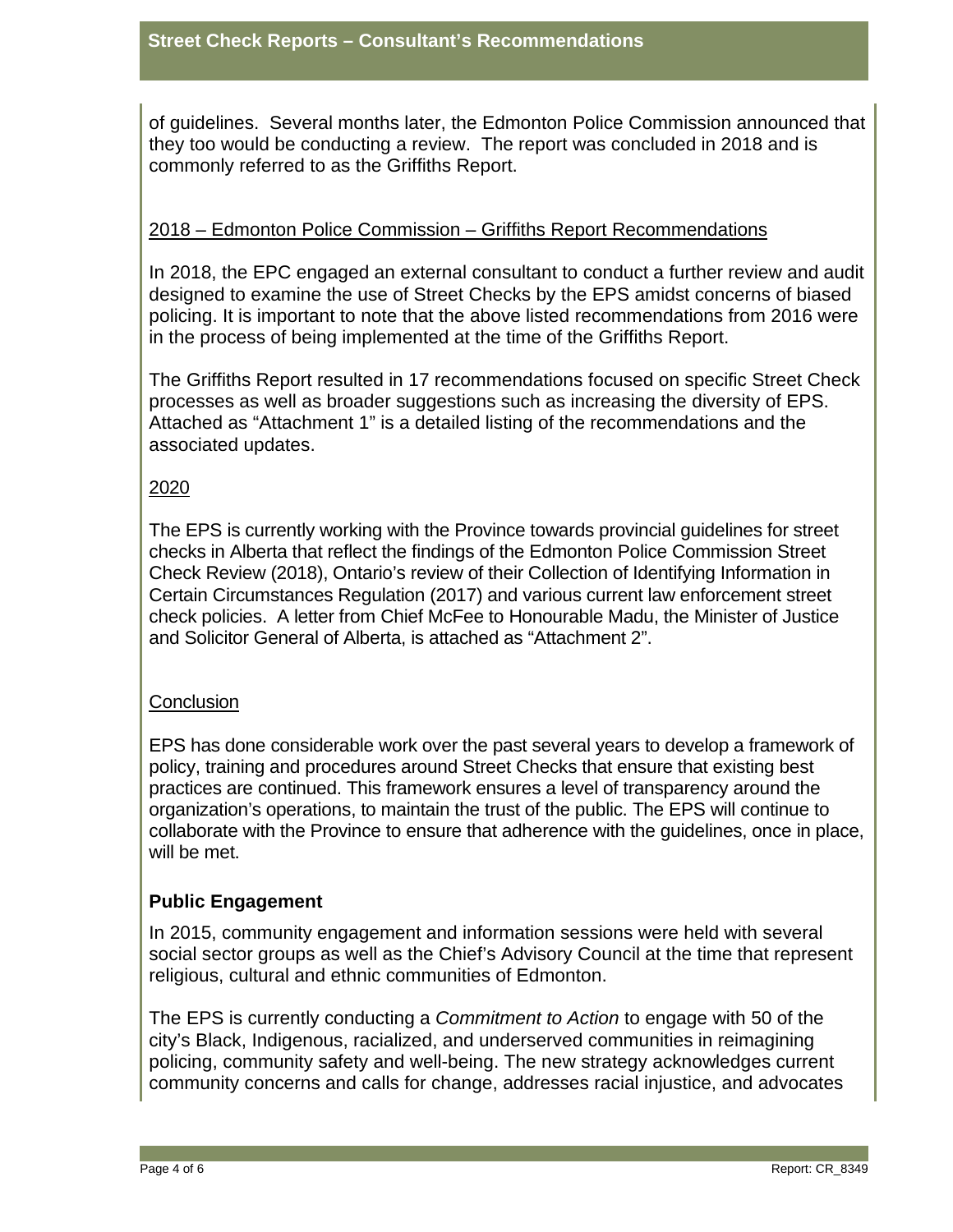for the need to work collectively to build, strengthen and repair police-community relationships.

This will be part of 3 streams of engagement to better understand the role of police in the context of public safety. This public engagement approach will help the service evolve and understand what safety means to the community as well as to modernize the EPS in it's overall policing roll. This work is aligned in our Strategic Plan and will help inform success towards achieving our goals.

The 3 streams are:

- 1) Community Engagement with Black, Indigenous, Racialized and Underserved **Communities**
- 2) Business, social agency and key stakeholder engagement
- 3) Broad Public Engagement

| Corporate Outcome(s): Edmonton is a safe city                                                                        |                                                   |                                                                   |                                   |
|----------------------------------------------------------------------------------------------------------------------|---------------------------------------------------|-------------------------------------------------------------------|-----------------------------------|
| Outcome(s)                                                                                                           | Measure(s)                                        | Result(s)                                                         | Target(s)                         |
| Citizens are satisfied and<br>confident in community<br>safety service provided by<br><b>Edmonton Police Service</b> | Public<br>perceptions of<br>police<br>performance | Source: 2018 Citizen<br>Survey, administered<br>through open link | Increase from<br>previous results |
|                                                                                                                      | • Ensuring safety<br>of citizens                  | • 83%, average or good<br>job                                     |                                   |
|                                                                                                                      | $\bullet$ Enforcing the<br>laws                   | • 85%, average or good<br>job                                     |                                   |
|                                                                                                                      | • Treating people<br>fairly                       | • 70%, average or good<br>job                                     |                                   |
|                                                                                                                      | $\bullet$ Being<br>approachable                   | • 79%, average or good<br>job                                     |                                   |
|                                                                                                                      | • Confidence<br>with the EPS                      | •72%, somewhat or<br>strongly agreeing                            |                                   |
|                                                                                                                      | • Overall<br>Satisfaction                         | • 67%, rating as average<br>or excellent                          |                                   |
|                                                                                                                      | • Officer<br>Competency                           | • 74%, somewhat or<br>strongly agreeing                           |                                   |

#### **Corporate Outcomes and Performance Management**